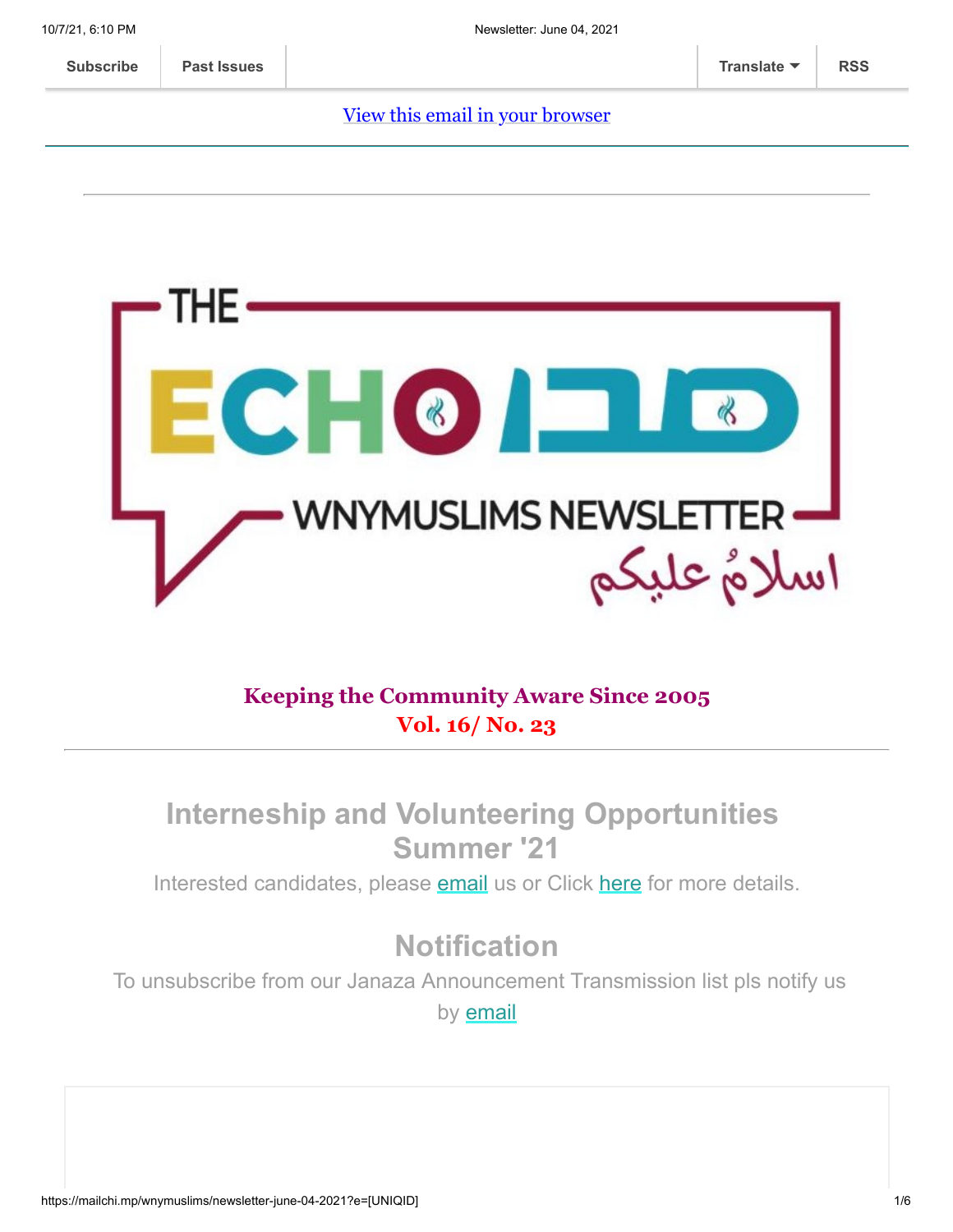

# Kitab-ud-Dua

We are humbly gratified to present our noble gesture, *A Collection of Supplications*, it is our sincere endeavor to express our gratitude towards The Almighty for all the blessings He bestowed upon us and to repent for our sins and to suppliantly pray to our Lord for the eradication of this prevailing pandemic from the face of the earth.

We highly appreciate our community's consistent support, which enabled us to have a strong foothold in the community. We pray that our persistent efforts with our meager resources be accepted by our Creator, and graciously request to everyone to keep us and our loved ones in your prayers as you benefit from this humble effort. May Allah reward you all for your noble actions, contributions and may keep you steadfast in the

path of your faith. Aameen.

**Please click on the thumbnail below for the PDF of the book**

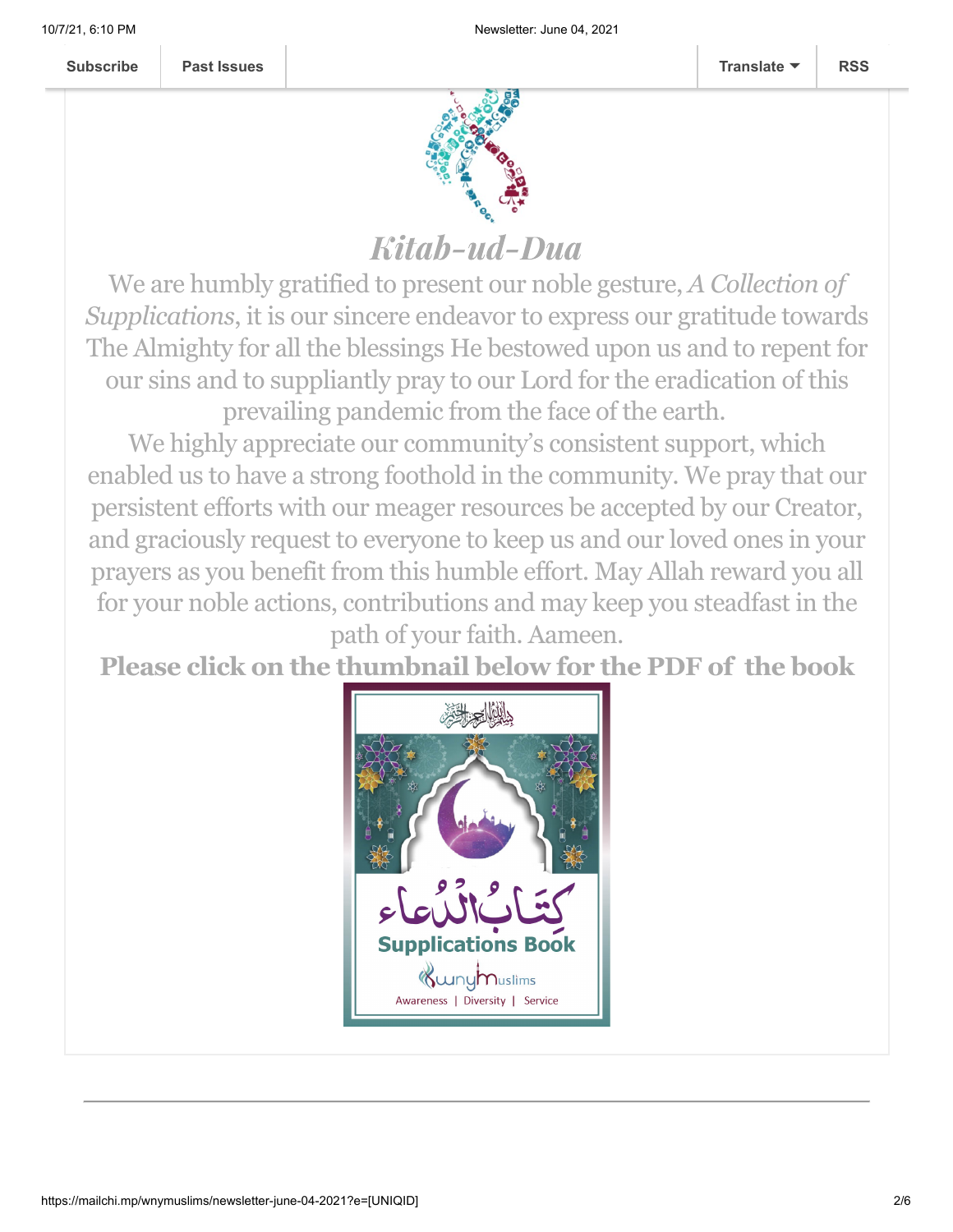

## **Muslim Students Association - University at Buffalo**

Please click [here](https://wnymuslims.org/event/the-msa-tribune/) for the

### **THE MSA TRIBUNE**

### **Issue No. 3 | Spring 2 0 2 1**

### **Mosques @ WNY**

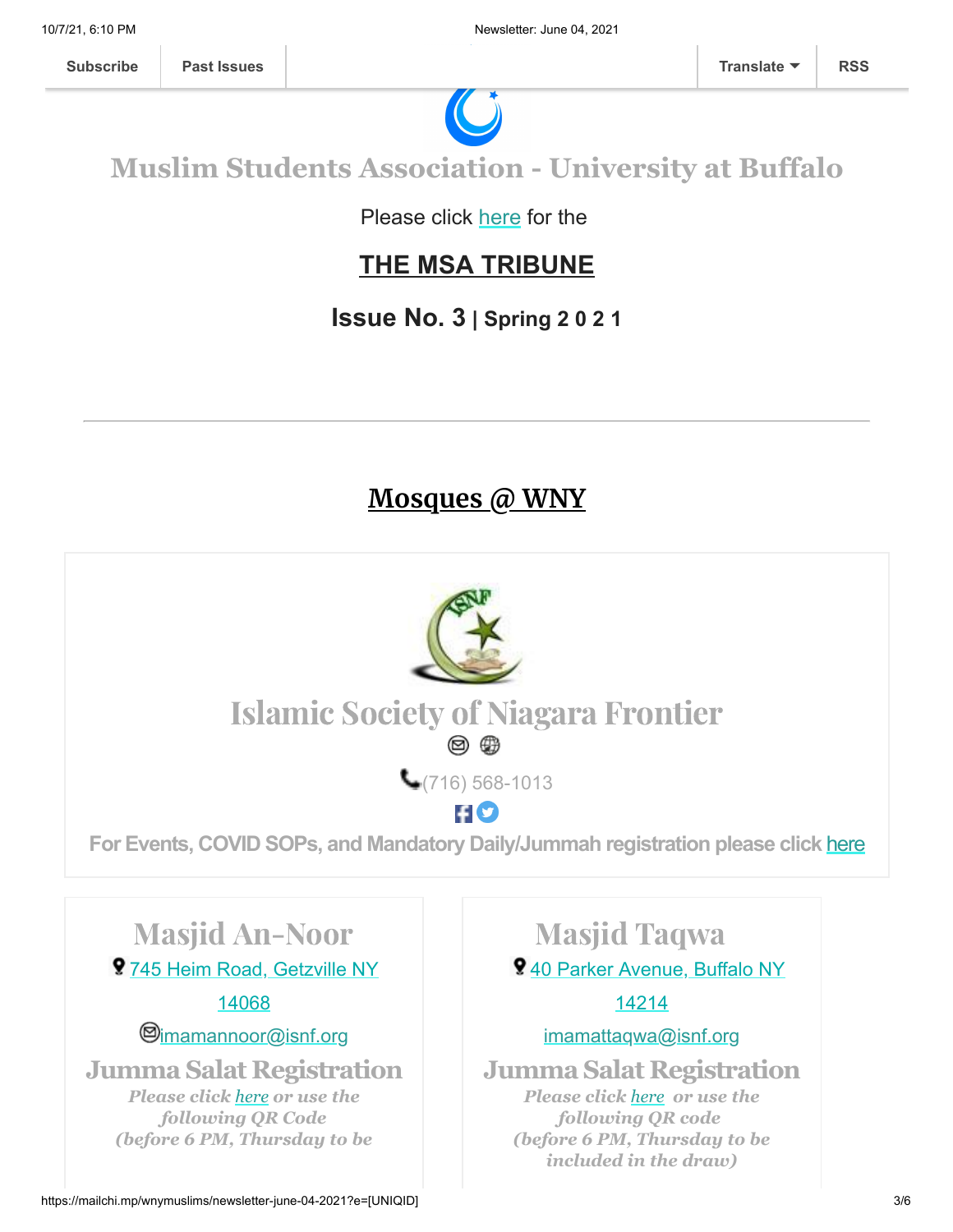

**Past Issues** 







## **Muslim Society of Buffalo Jami Masjid**

### 1957 [Genesee](https://www.google.com/maps/place/Universal+School/@42.9136906,-78.8116585,17z/data=!3m1!4b1!4m5!3m4!1s0x89d376b466438e9f:0xda418f4c41063eaf!8m2!3d42.9136906!4d-78.8094698) St, Buffalo, NY 14211

716-300-5040

### $\circledcirc$  i

### **Announcements**

Please check out our new after-school programs. To register please click [here](http://bit.ly/belikeaisha)

 $R_{\mathcal{T}}$ 

for the details about the program and schedule please click here

**Jami Masjid Jumuah Times starting 3/19\***

1st- 1:15pm 2nd- 1:50pm 3rd- 2:30pm For COVID-19 SOPs, please click **[here](https://jamimasjidbuffalo.com/?fbclid=IwAR0GxShgndrMmvntv1N2_4knDxllAYTIm1bTjRKtlv-C6O2uuMIBSK9UZX0)**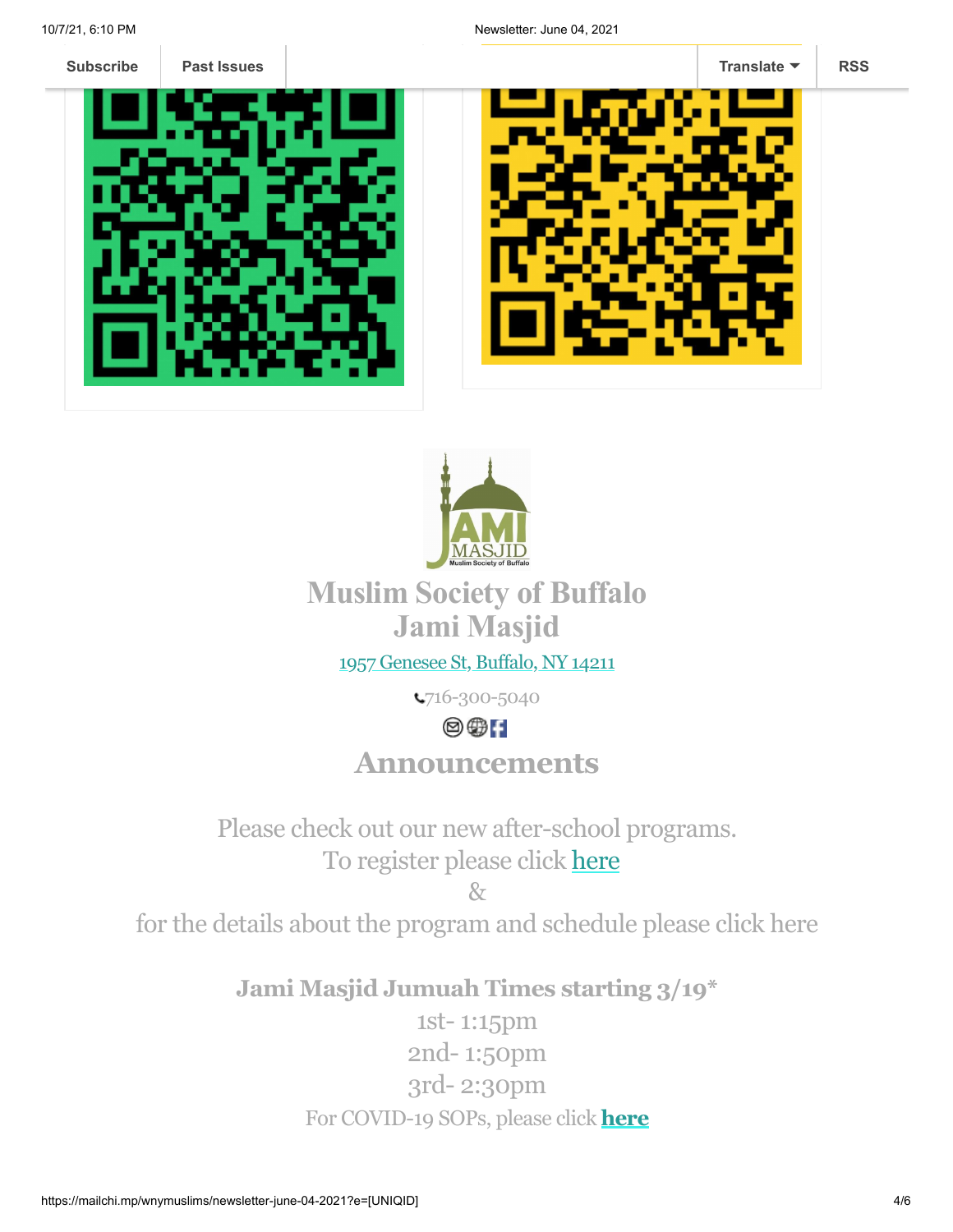|                    |                    | <b>COVID-19</b><br><b>Updates</b>  |               |                                     |
|--------------------|--------------------|------------------------------------|---------------|-------------------------------------|
|                    |                    | <b>USA</b>                         |               |                                     |
| <b>Total Cases</b> | Cases              | <b>Total Deaths</b>                | <b>Deaths</b> |                                     |
|                    | <b>Last 7 Days</b> |                                    | Last 7 Days   |                                     |
| 33,130,027         | 100,446            | 592,776                            | 2,275         |                                     |
|                    |                    |                                    |               | Source:                             |
|                    |                    |                                    |               | CDC<br>As of June 03, 2021          |
|                    |                    | <b>Erie County</b>                 |               |                                     |
| <b>Total Cases</b> |                    | <b>Deaths</b>                      |               |                                     |
| 88,850             |                    | 1,876                              |               |                                     |
|                    |                    |                                    |               | Source:                             |
|                    |                    |                                    |               | <b>ECDOH</b><br>As of June 03, 2021 |
|                    |                    | For more details please click here |               |                                     |